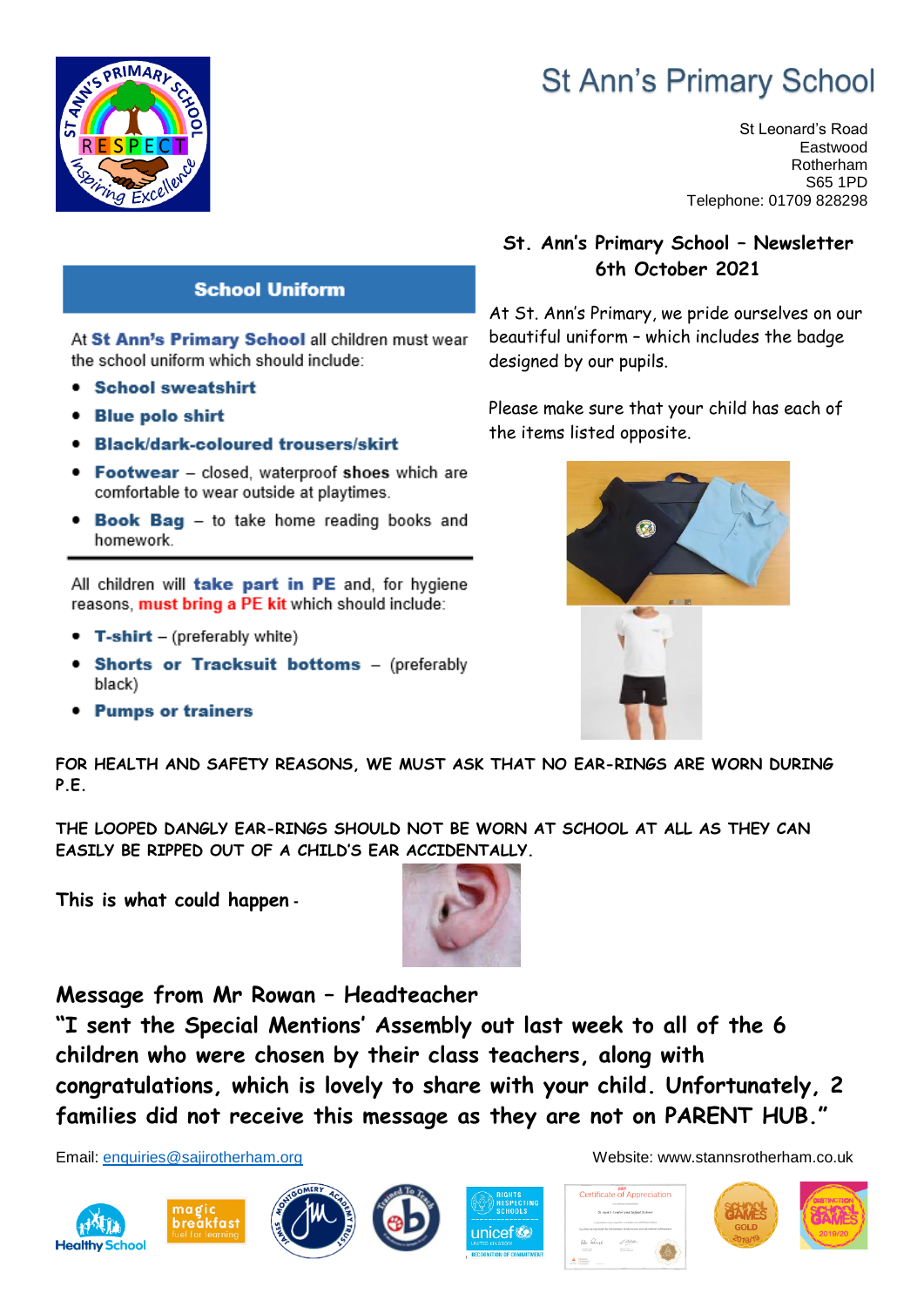# **PARENT HUB**

**Please, please, please download Parent Hub.**

**Newsletters, messages from myself or the class teacher can be sent out as one which helps if we need to contact you quickly – like for the Free School Meal vouchers. We will contact you in the next couple of weeks if you have not yet signed up for the app.**





Mr Daughtry, our Site Manager, has decided to retire from his post this half term – October 22nd .

He will leave after spending 17 years of what he describes as "a large percentage of my life, enthusiasm and heart at St. Ann's School." I am sure you will join me in wishing him all the very best for the future and we will invite him back for special functions – especially X Factor.

## **Dates for your Diaries or Calendars INSET DAY – school closed** Friday 22nd October 2021 –

Children will return to school on Monday 1st November

Anti-bullying Week - week commencing 15<sup>th</sup> November -A national promotion of the message of Anti-bullying in schools and society.

**Parents' Evening - week commencing 29<sup>th</sup> November -**

Discuss your child's start to this new academic year and their progress with their class teacher and support staff.

### **School Visits.**

**The governors at St Ann's School made the decision to give money towards school visits and visitors into school. Many of these visits cost much, much more than the money that we ask (£8)**

**If you cannot afford to pay – we do ask for a voluntary contribution because if we cannot afford the visit then it will need to be cancelled.**

**This is a day that supplements your child's education – they have fun and experiences outside of the classroom that they will remember forever! So please support our year group trips.**



Email: [enquiries@sajirotherham.org](mailto:enquiries@sajirotherham.org) Website: www.stannsrotherham.co.uk









Certificate of Appreciation